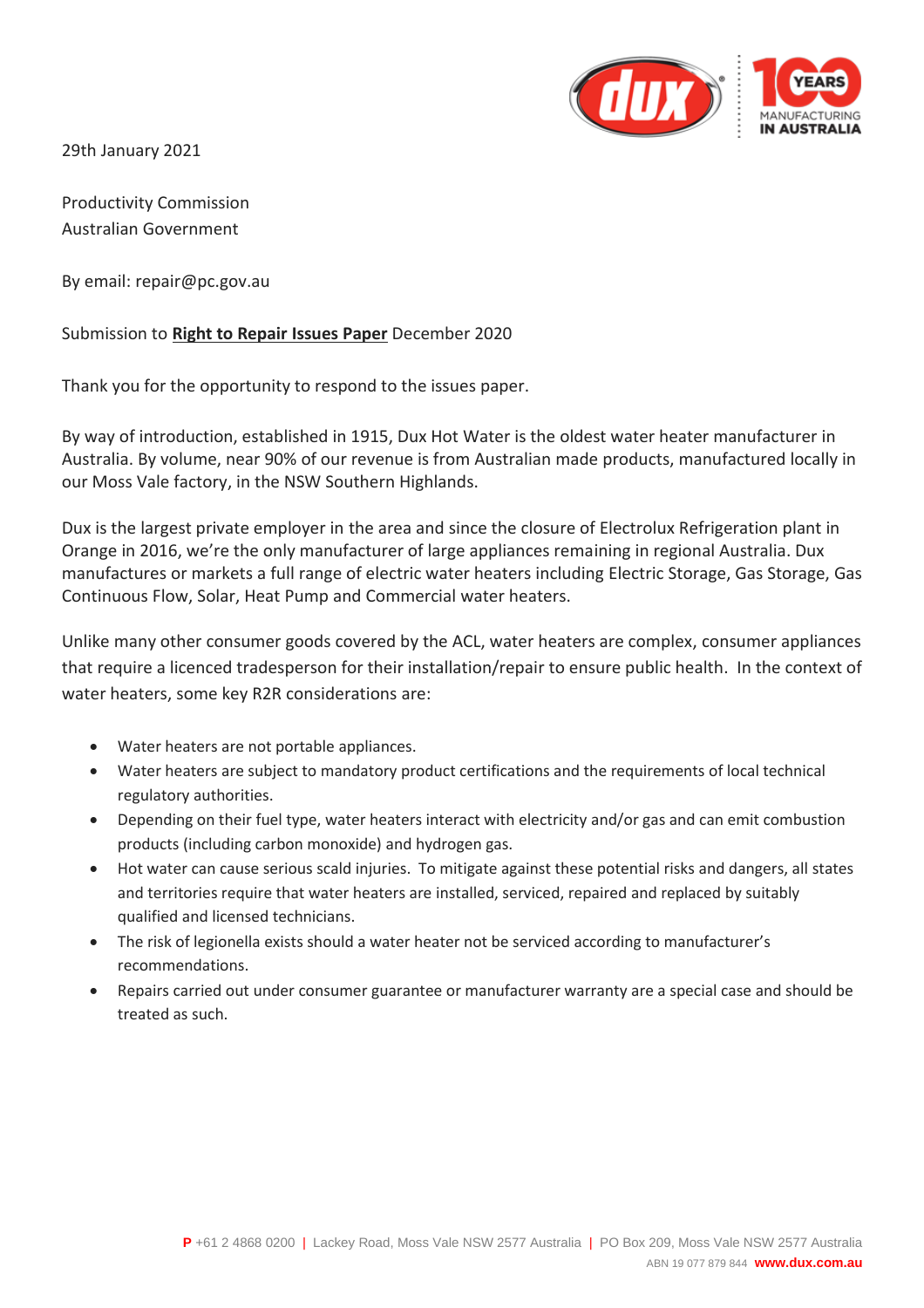

Dux Manufacturing appoints a network of over 400 approved service agents across Australia. These service agents have received specialised training in our products and are best placed to safely and effectively diagnose faults and repair such products. Dux employs a full-time Training and Compliance Manager, who provides training and escalated advice to the service agent network.

Based on our experience, the skill and competence levels of repair persons varies widely, even though they may be licensed in the applicable jurisdiction to undertake repair work. This is the reason why Dux has invested significant resources into establishing, training and continually assessing its service agent network.

### **Information Requests**

Dux has only provided responses to information requests where it has a particular view. Where no response has been given, the Commission should assume that Dux has no specific comment.

### *Information Request 2a - What types of products and repair markets should the Commission focus on?*

Products and repair markets where there is evidence of problems. Dux does not believe this is the case in the Australian water heater market.

*Information Request 3a - Do the consumer guarantees under the ACL provide adequate access to repair remedies for defective goods? If not, what changes could be made to improve access to repair remedies? Are there barriers to repairing products purchased using new forms of payment technologies, such as 'buy now pay later'?*

Dux does not believe there are barriers for access to repair remedies for defective water heaters.

# *Information Request 3b - Is the guarantee of available repair facilities and spare parts effective in providing access to repair services and parts? Or is the opt out clause being widely used, making the guarantee ineffective?*

Dux does not believe there is a lack access to repair services and spare parts in the water heater market. We are not aware of instances of the opt-out clause being used in this market.

# *Information Request 4b - Is there any evidence of a difference in quality, safety or data security between authorised repair networks and independent repairers? Are there ways to address concerns around quality, safety or data security while promoting a vibrant independent repair market?*

Definitely, and especially in the most complex water heaters like continuous flow, solar and heat pump. Dux would be very concerned about the quality and safety of repairs on these especially complex products by independent repairers, who lack familiarity and training.